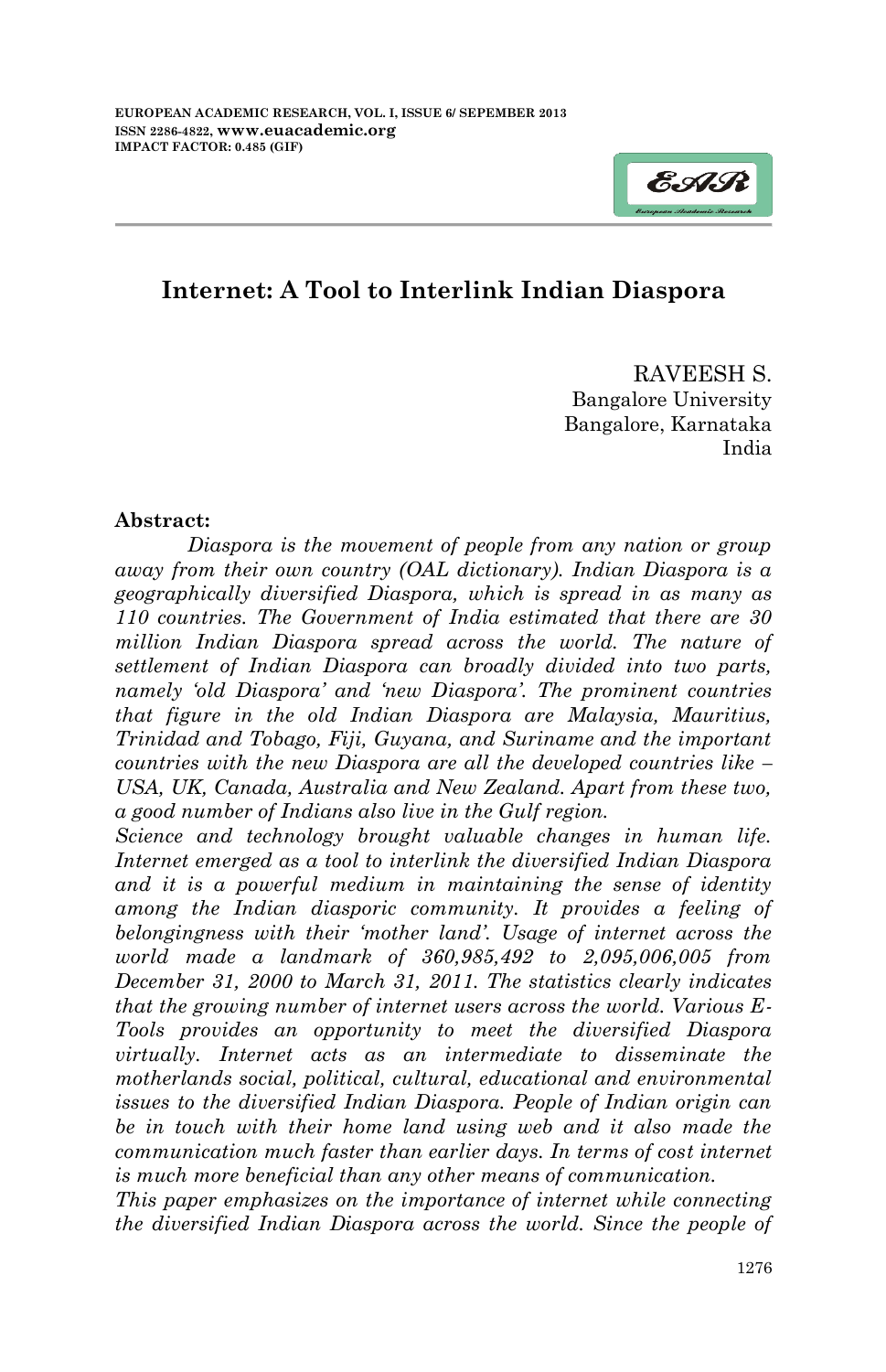*Indian origin living in various geographical areas, internet creates a virtual relationship and creates a sense of belongingness with their motherland. Intention of this article is to bring a light on various modes of internet which are playing effective role in interlinking Indian Diaspora.* 

**Key words**: Internet, Diaspora, Information and Communication Technology (ICT), Culture

# **Introduction**

Diaspora is a word of Greek origin that means scattering or sowing of seeds. It is used to refer to people who leave their native lands to live in other parts of the world for employment, business or any other purpose. According to Oxford Advanced Learner's Dictionary (OALD) Diaspora means "the movement of people from any nation or group away from their own country". Indian Diaspora is a geographically diversified Diaspora, which is spread in as many as 110 countries. The Government of India estimated that there are 30 million Indian Diaspora spread across the world. The nature of settlement of Indian Diaspora can broadly be divided into two parts, namely "old Diaspora" and new Diaspora'. The prominent countries that figure in the old Indian Diaspora are Malaysia, Mauritius, Trinidad and Tobago, Fiji, Guyana, and Suriname and the important countries with the new Diaspora are all the developed countries like – USA, UK, Canada, Australia and New Zealand. Apart from these two, a good number of Indians also live in the Gulf region. Most of the Gulf migration from India took place from the State of Kerala.

# **Indian Diaspora and Internet**

Internet is a tool to interlink the diversified Indian Diaspora and it is a powerful medium in maintaining the sense of identity among the Indian diasporic community. It provides a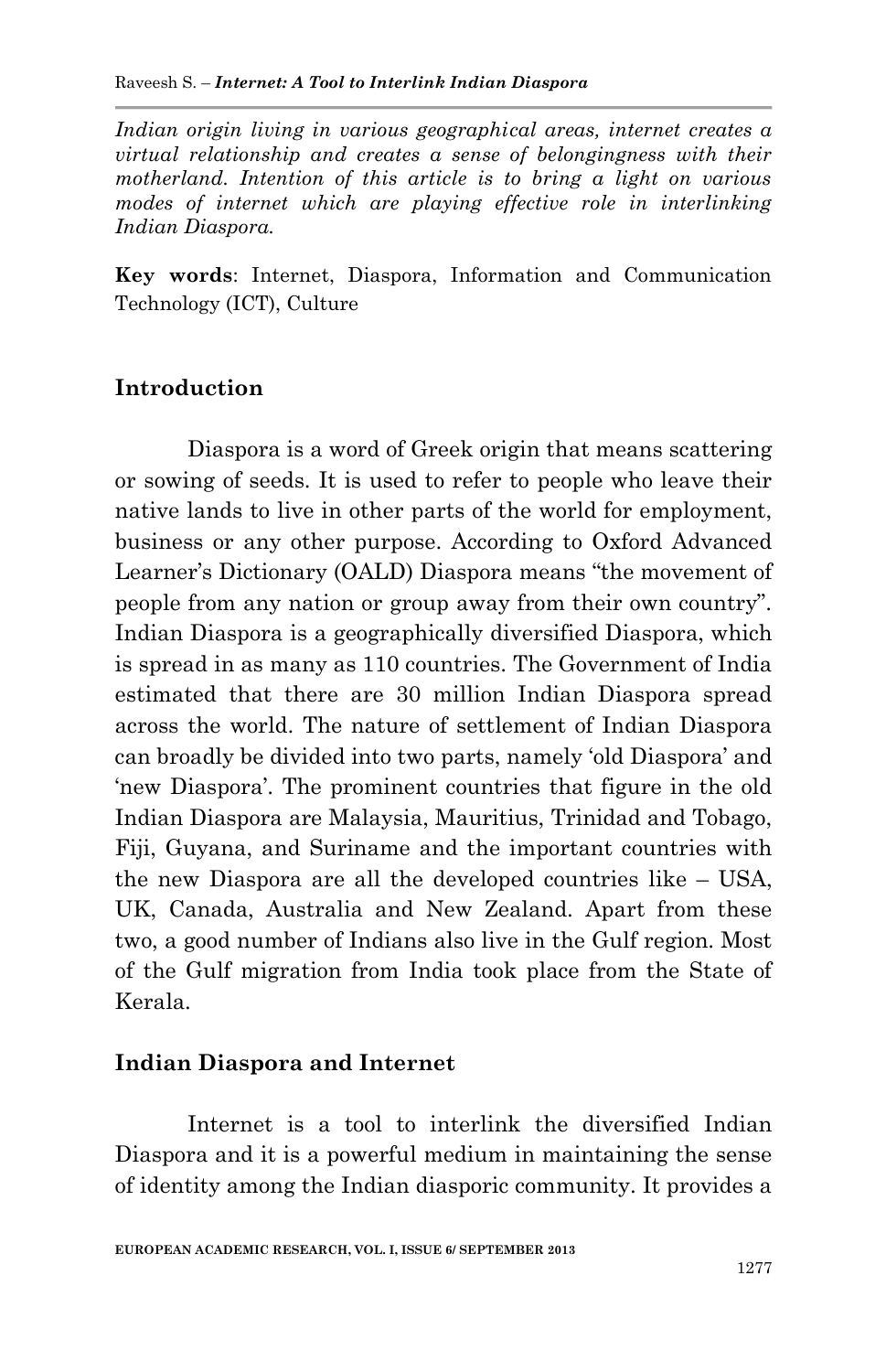feeling of belongingness with their "mother land". Usage of internet across the world made a landmark of 360,985,492 to 2,095,006,005 from December 31, 2000 to March 31, 2011 (Internet World Stats). The statistics clearly indicates the growing number of internet users across the world. E-Tools like websites, e-mail, audio-video calling via internet, chat room, online messaging, social networking sites like Orkut, Facebook, hi5, Cyworld, Flickr, Friendster, Google Buzz, LinkedIn, MyLife, Myspace, BIGADDA, Ibibo, etc. provides an opportunity to meet the diversified diaspora virtually. There are numerous internet sites where Indian diaspora can share their views, discuss politics, and reunite with the "homeland" using internet. There are a good number of Discussion Forums and Online Groups (such as Yahoo Groups, Google Groups) over the web which helps to bring the likeminded people together and also enable them to discuss on their interest area. Internet acts as an intermediate to disseminate the motherlands social, political, cultural, educational and environmental issues to the diversified Indian Diaspora. People of Indian origin can be in touch with their home land using web and it has also made the communication much faster than earlier days. In terms of cost internet is much more beneficial than any other means of communication.

# **Internet Tools which are connecting Indian Diaspora**

The significant feature of internet is connecting people virtually. It is a tool to interlink the diversified Indian Diaspora and it is a powerful medium in maintaining the sense of identity among the Indian Diaspora community. It provides a feeling of belongingness with their "mother land". E-Tools like websites, e-mail, audio-video calling via internet, chat room, online messaging, social networking sites like Orkut, Facebook, hi5, Cyworld, Flickr, Friendster, Google Buzz, LinkedIn, MyLife, Myspace, BIGADDA, Ibibo, etc. provides an opportunity to meet the diversified Diaspora virtually. There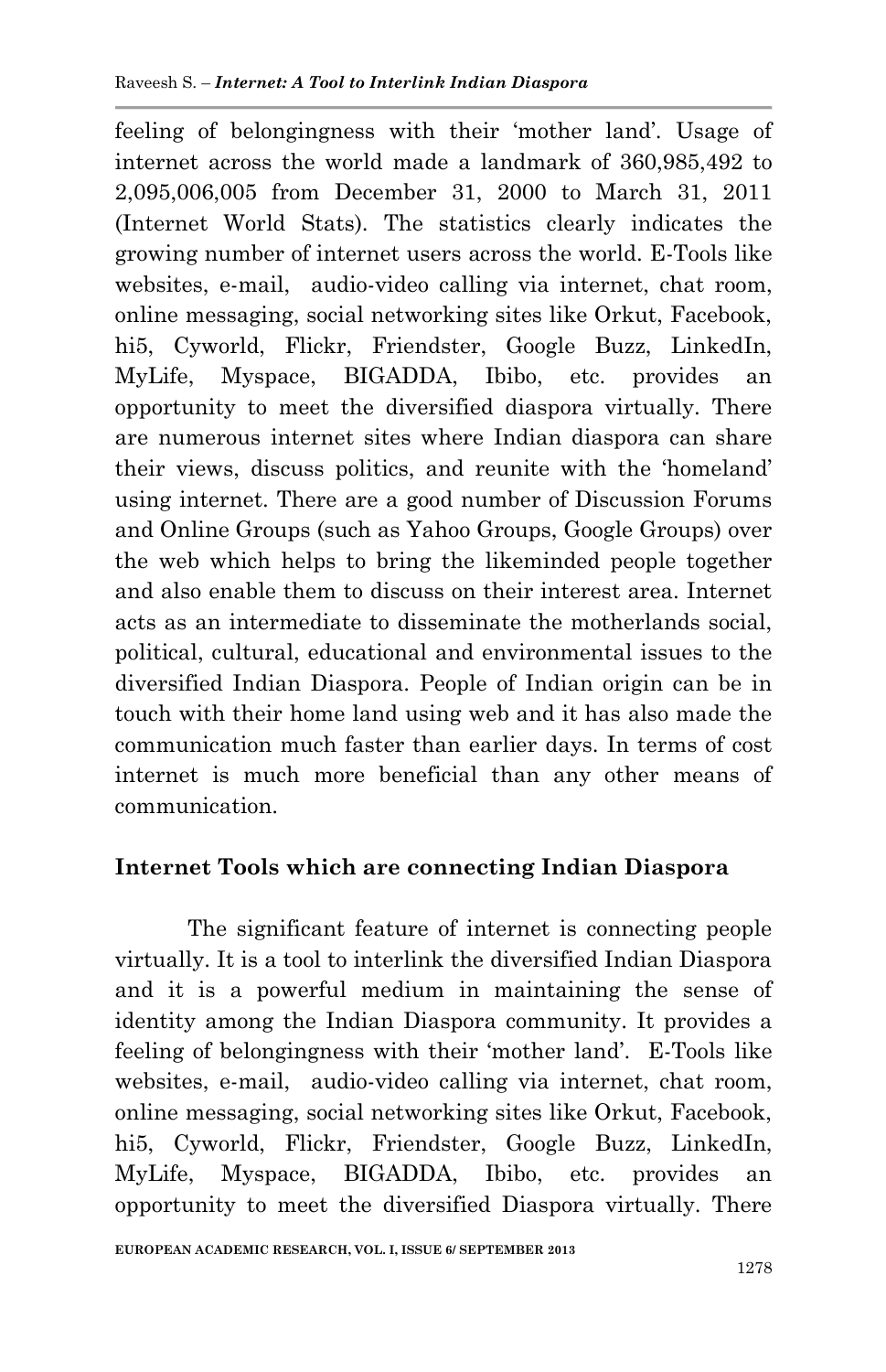are numerous internet sites where Indian Diaspora can share their views, discuss politics, and reunite with the "homeland" using internet. There are good number of Discussion Forums and Online Groups (such as Yahoo Groups, Google Groups) over the web which helps to bring the likeminded people together and also enable them to discuss on their interest area.

# **E-Mail**

The popular channel of communication on the Internet is electronic mail (e-mail). The e-mail message can be simple text or can be enhanced by attachment of other binary files, such as images, videos, sounds and executable files.

Here are the popular free email service providers with different features which are playing significant role in connecting the Indian diaspora.

| SL.              | <b>Service</b>         | Features                                          |  |  |  |
|------------------|------------------------|---------------------------------------------------|--|--|--|
| No.              | Provider               |                                                   |  |  |  |
|                  |                        |                                                   |  |  |  |
| $\mathbf{1}$ .   | Hotmail                | Send, receive, and organize email, a free web-    |  |  |  |
|                  |                        | based email provider, personal calendar and       |  |  |  |
|                  |                        | customizable contact groups.                      |  |  |  |
| $\overline{2}$ . | Gmail                  | Free email service with spam protection,          |  |  |  |
|                  |                        | groups replies into a single conversation, and it |  |  |  |
|                  |                        | allows users to search their message archive.     |  |  |  |
| 3.               | Yahoo! Mail            | Provides free, customizable email, including      |  |  |  |
|                  |                        | PhotoMail online picture<br>sharing,<br>spam      |  |  |  |
|                  |                        | filtering, and multiple<br>protection,<br>email   |  |  |  |
|                  |                        | account management.                               |  |  |  |
| 4.               | Mail2World             | Free email service with unlimited storage,        |  |  |  |
|                  | Personal Services      | translation engine, SMS services,<br>spam         |  |  |  |
|                  |                        | protection, domain names, and a variety of        |  |  |  |
|                  |                        | skins.                                            |  |  |  |
| 5.               | Orgoo                  | Orgoo provides web-based application which        |  |  |  |
|                  |                        | allows users access to all of their IM accounts,  |  |  |  |
|                  |                        | email accounts, SMS, and video chatting in one    |  |  |  |
|                  |                        | place.                                            |  |  |  |
| 6.               | <b>Indiatimes Mail</b> | Provides free email for users including folders,  |  |  |  |
|                  |                        | tags, and calendar.                               |  |  |  |
| 7.               | E-OmniNet              | Provides POP3 email, file manager, calendar,      |  |  |  |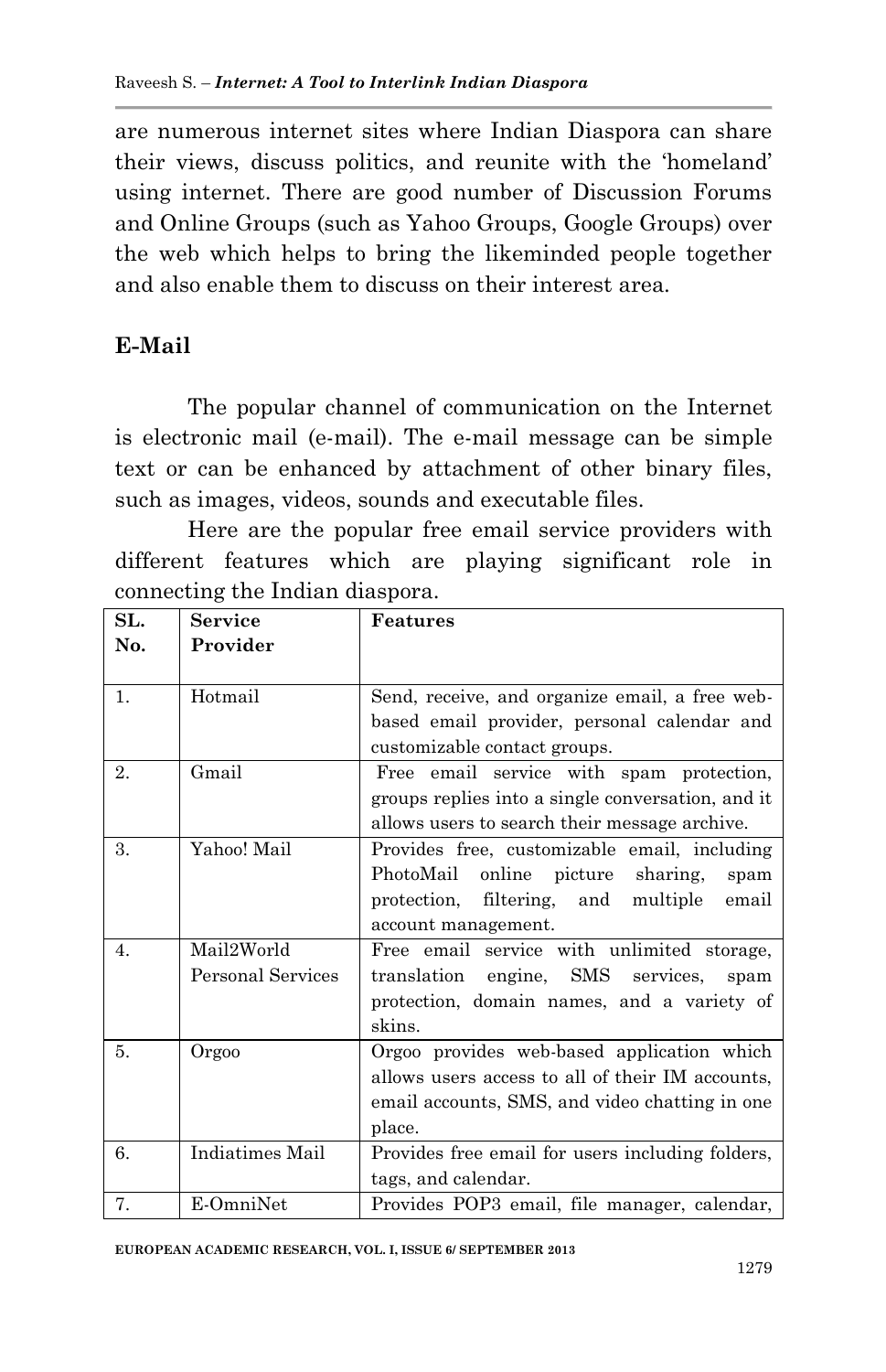| Raveesh S. – Internet: A Tool to Interlink Indian Diaspora |  |  |  |  |  |  |  |
|------------------------------------------------------------|--|--|--|--|--|--|--|
|------------------------------------------------------------|--|--|--|--|--|--|--|

|     |                        | bookmarks, and address book.                     |  |  |  |  |
|-----|------------------------|--------------------------------------------------|--|--|--|--|
| 8.  | <b>ASTRAL FreeMail</b> | This is web-based email service and it offers    |  |  |  |  |
|     |                        | file attaching to the messages, address book,    |  |  |  |  |
|     |                        | personal folders, and other features.            |  |  |  |  |
| 9.  | Expat Mail             | Provides multi-lingual email designed specially  |  |  |  |  |
|     |                        | for globetrotting expatriates.                   |  |  |  |  |
| 10. | Lycos Mail             | email, voice mail, and instant<br><b>Enables</b> |  |  |  |  |
|     |                        | messaging services.                              |  |  |  |  |

# **Mailing list**

A mailing list connects a group of people who are interested in the same area. When one person sends e-mail to the mailing list, that message is automatically sent to everyone on the list. Mailing lists can be moderated or unmoderated. A moderated mailing list is screened by the list administrator, who may kill duplicate messages or messages that are not related to the list"s theme. An unmoderated mailing list is wide open; all mail sent to it is automatically transferred to everyone on the list. The mailing list itself is a database of the e-mail addresses of people who have subscribed to it. When the user wants to subscribe to a mailing list, he/she sends a message to the mailing list administrator, asking to join the list or sends a message to a list server that automatically subscribes the requestor to the list, by adding the requestor's e-mail address to the database. To cancel a subscription, a cancellation request needs to be sent to the list administrator.

# **Online Chat**

One of the most immediate ways to communicate with others via the Internet is to participate in live "chat". In simple words we can name it as "live keyboard conversations" with other Internet users who are online at the same time. Online conversations in which you are immediately able to send messages back and forth to one another is called chat. It refers to any kind of communication over the internet, which offers an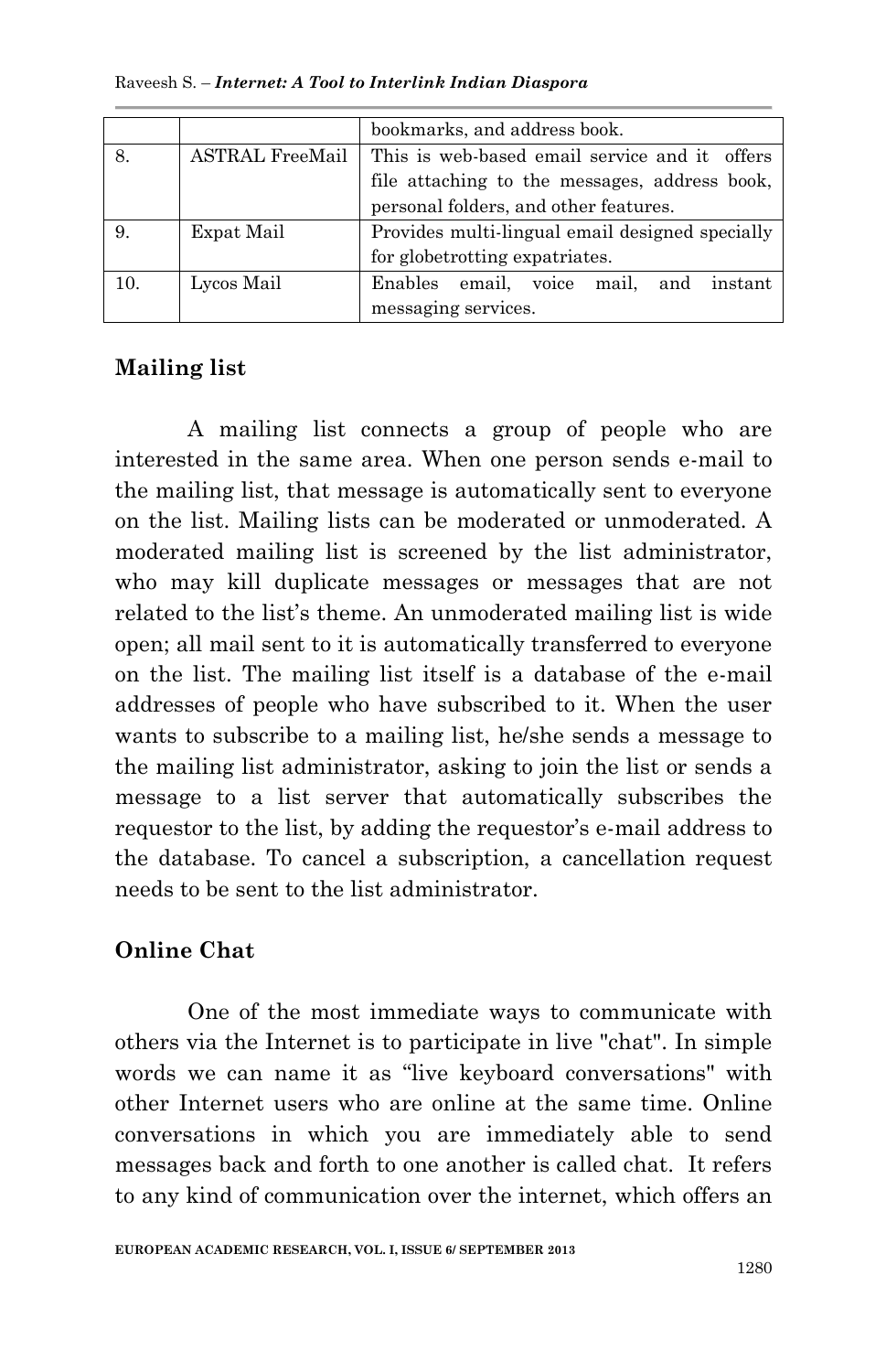immediate transmission of text-based messages from sender to receiver. Ex: Google chat, Yahoo messenger, MSN messenger etc. Online chat may address as well point-to-point communications as well as multicast communications from one sender to many receivers. Online chat provides the feeling of face to face conversation.

# **Online Forums**

In simple words online forum is a web site that provides an online exchange of information between people about a particular topic. It provides a venue for questions and answers and may be monitored to keep the content appropriate. It also called a "discussion board" or "discussion group". Depending on the access level of a user or the forum set-up, a posted message might need to be approved by a moderator before it becomes visible. Depending on the forum's settings, users can be anonymous or have to register with the forum and then subsequently log in order to post messages. On most forums, users do not have to log in to read existing messages. The online forum allows Indian Diaspora to discuss various topics, it"s a good platform to exchange ideas. Ex: *Indians* in London (IIL)

# **Internet Telephony**

A category of hardware and software that enables people to use the Internet as the transmission medium for telephone calls. For users who have free, or fixed-price Internet access, Internet telephony software essentially provides free telephone calls anywhere in the world. There are many Internet telephony applications available. Some, like CoolTalk and NetMeeting, come bundled with popular Web browsers and others are stand-alone products. Internet telephony products are sometimes called IP telephony, Voice over the Internet (VOI) or Voice over IP (VOIP) products.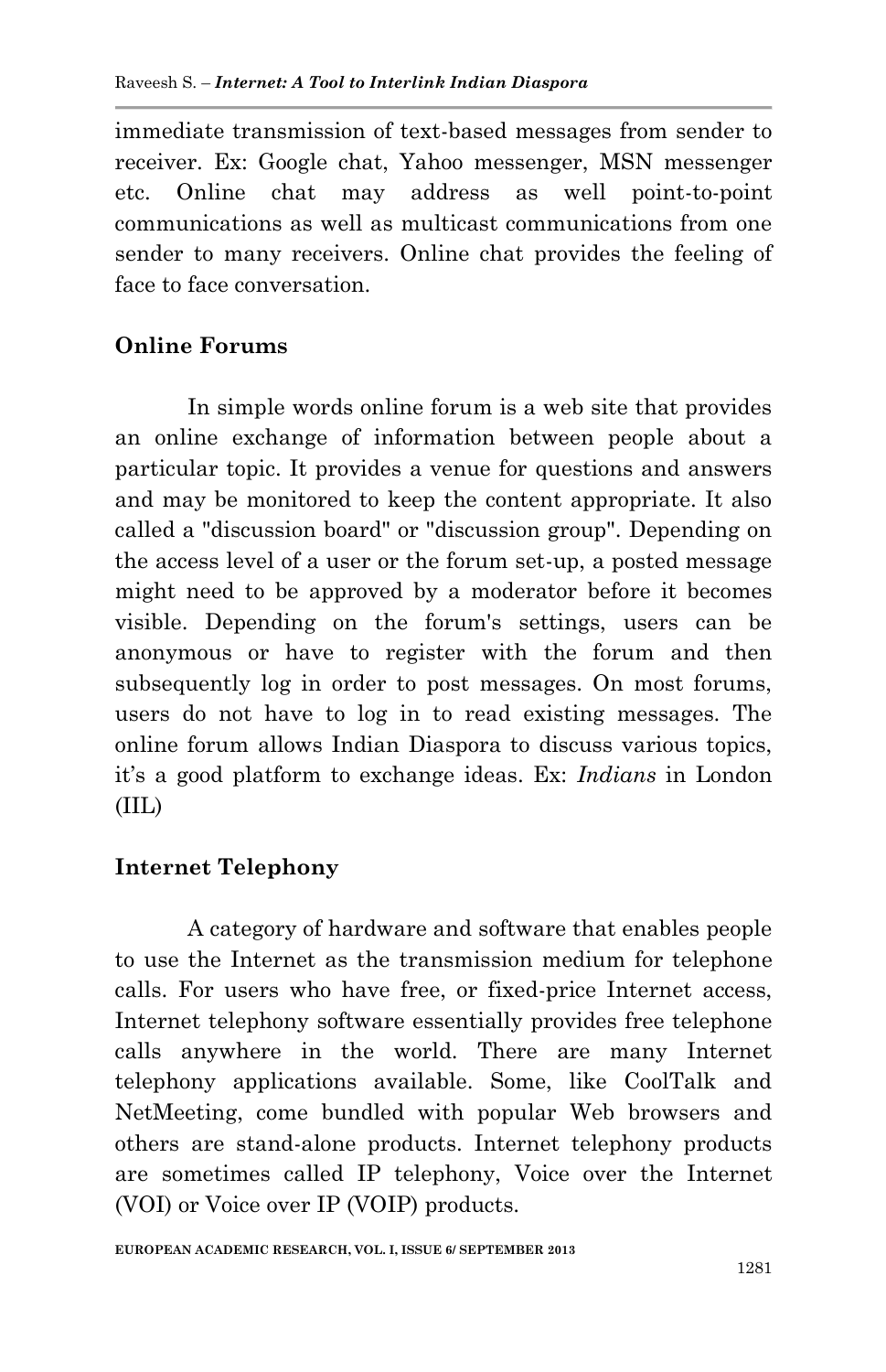### **Videoconferencing**

Videoconferencing is a conference linking two or more participants at different places by using computer networks to transmit audio and video data. Both the participants have a video camera, microphone and speakers connected on his or her computer. As the two participants speak to one another, their voices are carried over the network and delivered to the other's speakers, and whatever images appear in front of the video camera appear in a window on the other participant's monitor. To make videoconferencing work, the conference participants must use the same client or compatible software. Many freeware and shareware videoconferencing tools are available online for download, and most Web cameras also come bundled with videoconferencing software. In recent vears, videoconferencing has become a popular form of distance communication in all areas.

# **Wireless Communications**

The rapid growth of technology made has communication easier. We are not bound to the wired communication; today we have advanced wireless communication. With the advent of wireless technology today you can use your wireless device not only to make phone calls, but to send and receive e-mail and instant messaging. Wireless network is a network set up by using radio signal frequency to communicate among computers and other network devices. Sometimes it's also referred to as WiFi network or WLAN. This network is getting popular nowadays due to easy to setup feature and no cabling involved. There are several kinds of wireless technologies, the main difference being their range. Some offer connectivity over an area as large as your desktop whilst others can cover a medium-sized office space.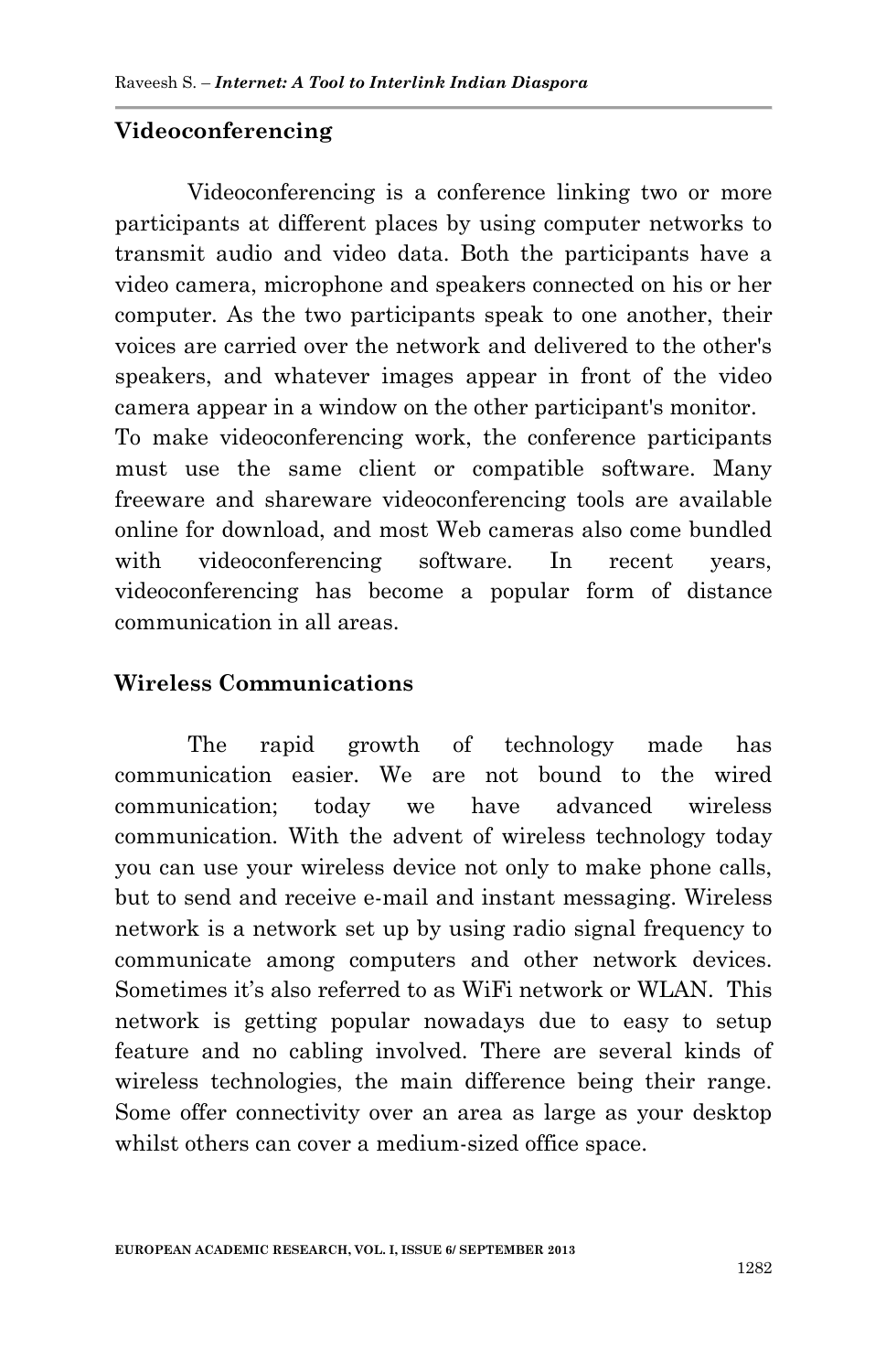#### **Social networking**

We are today living in an increasingly networked world and online social networking is emerging as one of the most popular methods for people to connect to each other. Social networking sites (SNS) have unleashed a new dimension and space for users to network and maintain contacts. These sites offer people new and varied ways to communicate via the internet wherein people are allowed to create their own web pages or profiles and to construct and display an online network of contacts. Users of these sites are then able to communicate not just with people they know but also with people outside their list of contacts. This concept of networking, which inherently attempts to bring people together with similar interests, has been applied to numerous specific and generalized interests. For example, there are sites that focus specifically on business networking such as Linkedin, others that aim to develop users" specific hobbies or passions such as photo sharing (Flickr) and video sharing (YouTube). Thus these sites enable users to enhance their skills, knowledge and above all "network" base by allowing interaction amongst people with similar interests or concerns. While the latter are characterized as sites hosting "usergenerated content" and have their focus on "content creation". The word "social" is understood in its literal sense of 'seeking or enjoying the companionship of others'. Hence, these are websites about making friends, relations and connections in the online world with people whom we know and others whom we would like to know.

One such significant section of people using SNS comprises people of Indian diaspora. The social network sites have become animated spaces for interaction among diasporic groups that are using them for discussing subjects as varied as their immediate concerns of finding jobs and accommodation in a new country, celebrating religious festivals from discussing the challenges and comforts of their lives in their "adopted home' to inevitably discussing issues of where they belong,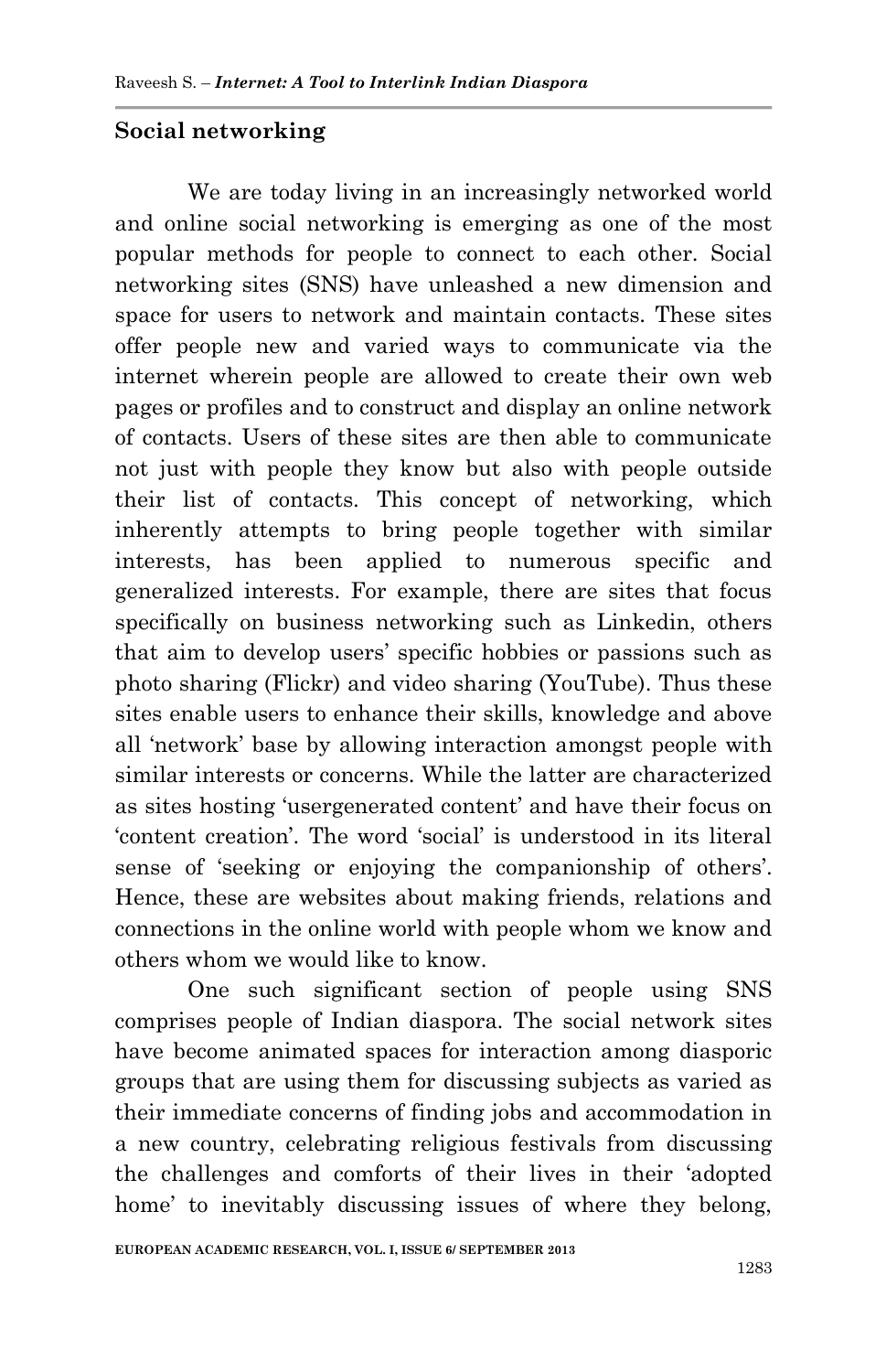what their identity is and what they could do to preserve the culture of their "original home". These sites have thus become new centers of diasporic discursive activity and present themselves as a new field of research in order to understand the nuances of diasporic communication, the representation of ethnicity in new media and how these spaces ultimately enable the diaspora to negotiate their new identities and realities.

| Name          | Archive        | User | Date             |
|---------------|----------------|------|------------------|
|               | Accounts       |      |                  |
| Facebook      | $845+$ million |      | September 2011   |
| Qzone         | 536 million    |      | December 2011    |
| Twitter       | $380+$ million |      | November 2011    |
| Windows Live  | $330+$ million |      | June 2009        |
| Tencent Weibo | 310 million    |      | December 2011    |
| Habbo         | 230 million    |      | September 2011   |
| Skype         | 200 million    |      | January 2012     |
| Vkontakte     | $164+$ million |      | February 2012    |
| Badoo         | $121+$ million |      | July 2011        |
| <b>Bebo</b>   | 117 million    |      | <b>July 2010</b> |
| LinkedIn      | $100+$ million |      | March 2011       |
| $Google+$     | $100+$ million |      | February 2012    |

Here are the list of social networking sites with more than 100 million active users.

Source: http://en.wikipedia.org

#### **Online community**

Online community is a virtual community that exists online and whose members enable its existence through taking part in membership ritual. An online community can take the form of an information system where anyone can post content, such as a Bulletin board system or one where only a restricted number of people can initiate posts, such as Weblogs. Online communities have also become a supplemental form of communication between people who know each other primarily in real life. Many means are used in social software separately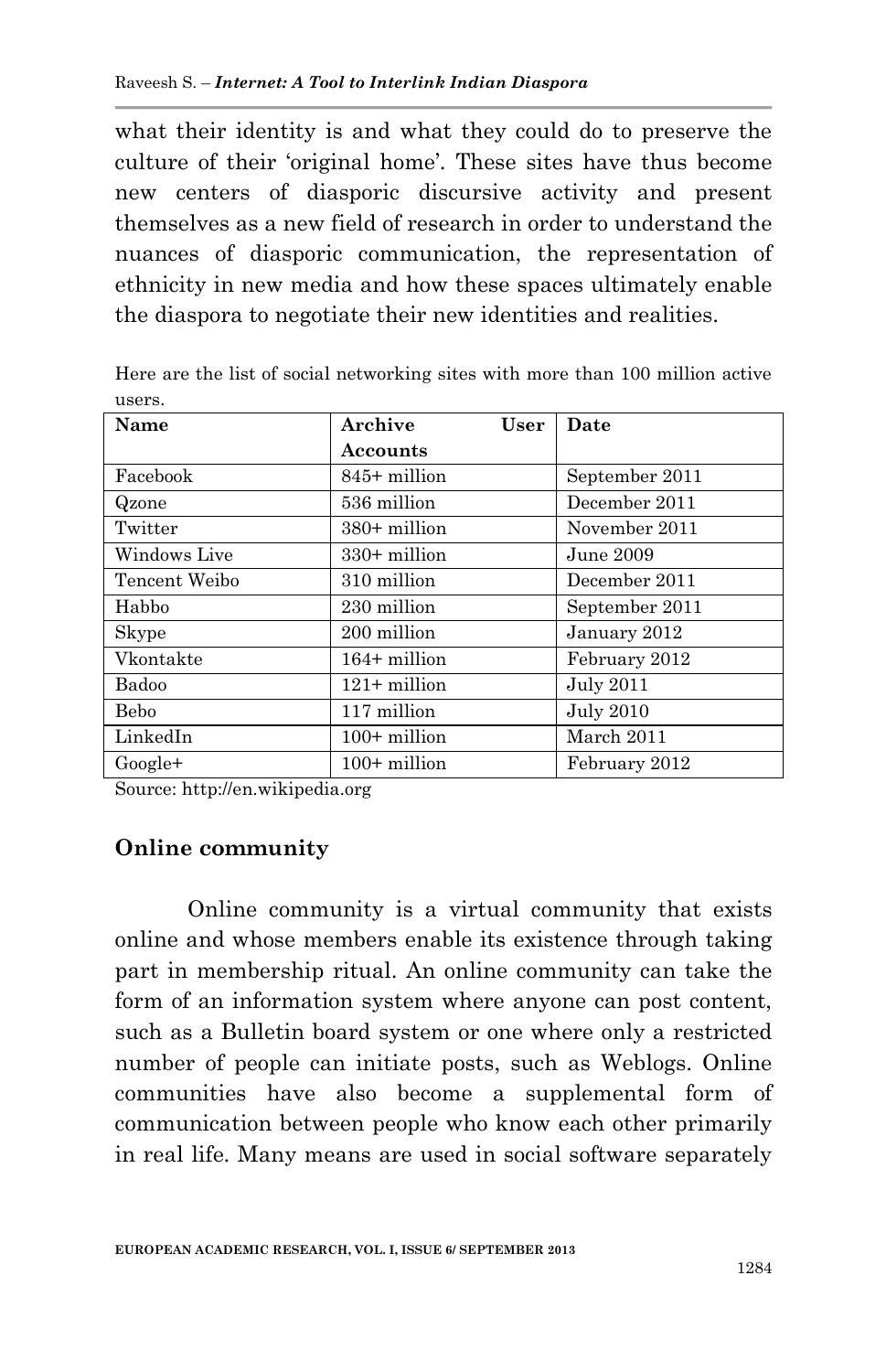or in combination, including text-based chat rooms and forums that use voice, video.

### **How Internet Interlinks Indian Diaspora?**

Internet interlinks Indian Diaspora which spread across the world. It has demolished all geographical boundaries virtually and has been connecting people successfully. Internet emerged as the fastest growing communication tool compared to than any other channels like road, railway and airways. It acts as an intermediate to disseminate the motherlands social, political, cultural, educational and environmental issues to the diversified Indian Diaspora. People of Indian origin can be in touch with their home land using internet and it has also made communication much faster than earlier days. In terms of cost internet is much more beneficial than any other means of communication. The internet enabled interlinking aspects are as follows:-

# **Continuity of Indian Marriage System**

Rapid growth of education, modernization and urbanization has made remarkable effect on Indian marriage system. Intercaste and Inter-religious marriages are not taboo today. It is highly impossible to argue that our traditional marriage system has clearly vanished in educated and modernized urban people. Till today migrated people wants to have marriage relationship with their motherland. There are good number of websites like Shaadi*,* Bharatmatrimony, Vivahabandhan, Jeevansathi, Hamarishaadi, Arathy, Makemymarriage, Mangaljodi, Mangliks etc. which are playing effective role in this way and social networking sites are also in the cutting edge in this initiative. These websites act as intermediate to get the suitable life partner according to bride and groom's wishes. The above mentioned websites provide information regarding bride/groom"s age, education qualification, occupation, religion, caste and sub-caste, mother tongue, color, height, native place,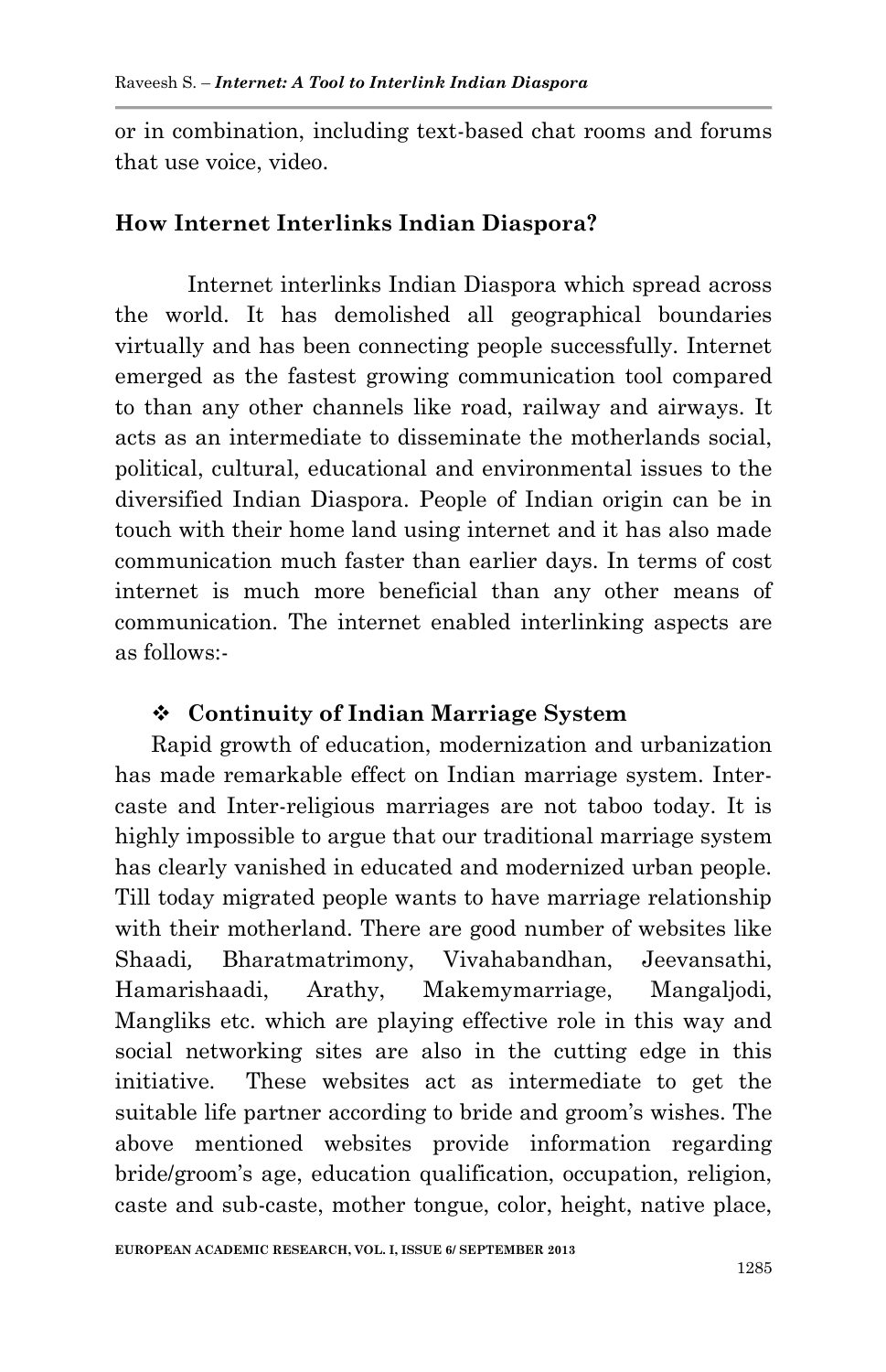contact details and also photograph. Internet facilitates to build marriage connection with Indian Diaspora. Finding right bride or groom has become much easier than earlier days with the help of internet. Online communities are contributing to bring Indian Diaspora together for ex: India Canada Association, Indian Community in Australia, Indians in London (IIL), Indians in Sweden, Indians In Europe, Indians in Malaysia, Indians in US, Indians in Singapore, Indians In UK (IIUK) etc.

### **Political Activism / Participation**

Simon R. B. Berdal in his thesis (2004) explained the importance of internet like this "As the globally evolving Internet provides ever new access points to virtual discourse forums, it also promotes new civic relations and associations within which communicative power may flow and accumulate. Thus, traditionally ... national-embedded peripheries get entangled into greater, international peripheries, with stronger combined powers... The Internet, as a consequence, changes the topology of the "centre-periphery" model, by stimulating conventional peripheries to interlink into "super-periphery" structures, which enclose and "besiege" several centres at once"(Source : Wikipedia). We can see initiatives like corruption free India, corruption free politics, protection against rigid bureaucracy, right to vote, free and fair election, democratic India etc. over the internet. Argument and criticism regarding each and every political step within the country and internationally which are happening in the internet not only by citizens of India but Indian Diaspora as well. It clearly shows affection of Indian Diaspora regarding the motherland. They seek positive change in the country's political system.

#### **Social Issues**

Population, poverty, minority, corruption, crime, child labor, women empowerment, agricultural problems, literacy, health problems, migration, environmental exploitation, human rights etc. are the few social issues which are discussed over the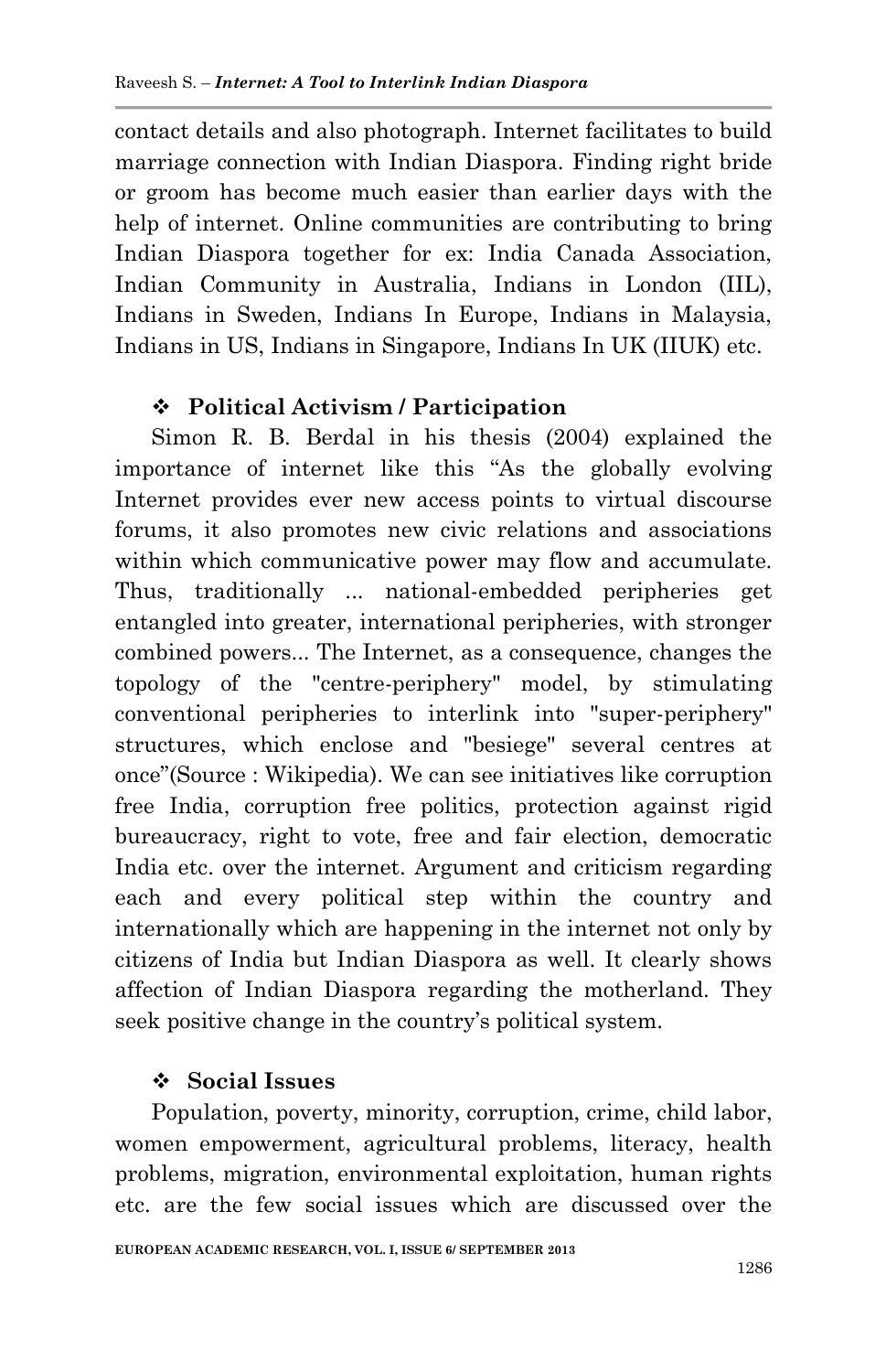internet. Good number of NGO"s are receiving financial assistance from Indian Diaspora to uplift the marginalized people. Various literacy programs, social awareness programs are running in India with the help of Indian Diaspora. Online transaction has made finance transfer easier. Organizations which are working for the marginalized people display their activities over the web which has made the knowledge sharing process easier. Indian organizations are applying western way of problem solving techniques to solve the problems with the help of Indian Diaspora. Anyone in the world can rise the voice against environmental exploitation like misuse of nuclear power, dam and displacement, deforestation, mining, air and water pollution, rapid industrialization in agricultural land etc. with the help of internet.

# **Financial Issues**

On the one hand the country is losing highly skilled manpower but on the other hand huge amount of money keeps flowing to the country by Indian Diaspora. Internet banking made the financial transfer easier. Non Governmental Organizations (NGO) are receiving financial assistance from Indian Diaspora for their social activities in India. Indian Diaspora can buy Indian goods through internet. Generally NRI"s prefer to buy property in India. It clearly indicate two things, first one is they want to come back to their motherland. Second, they are insecure in the country in which they are living. But we cannot generalize this statement to all Indian Diaspora. Anyhow internet is a crucial tool of the present day in terms of financial issues and financial matters are the one thing which binds the Indian Diaspora with their motherland, parent home. And internet is helping towards keeping the bondage stronger than the earlier days.

India received the highest remittance in 2010 compared with any other country in the world. India received nearly \$21 billion from overseas Indians in 2003, the figure jumped to \$55 billion in 2010. World Bank data also points to the fact that India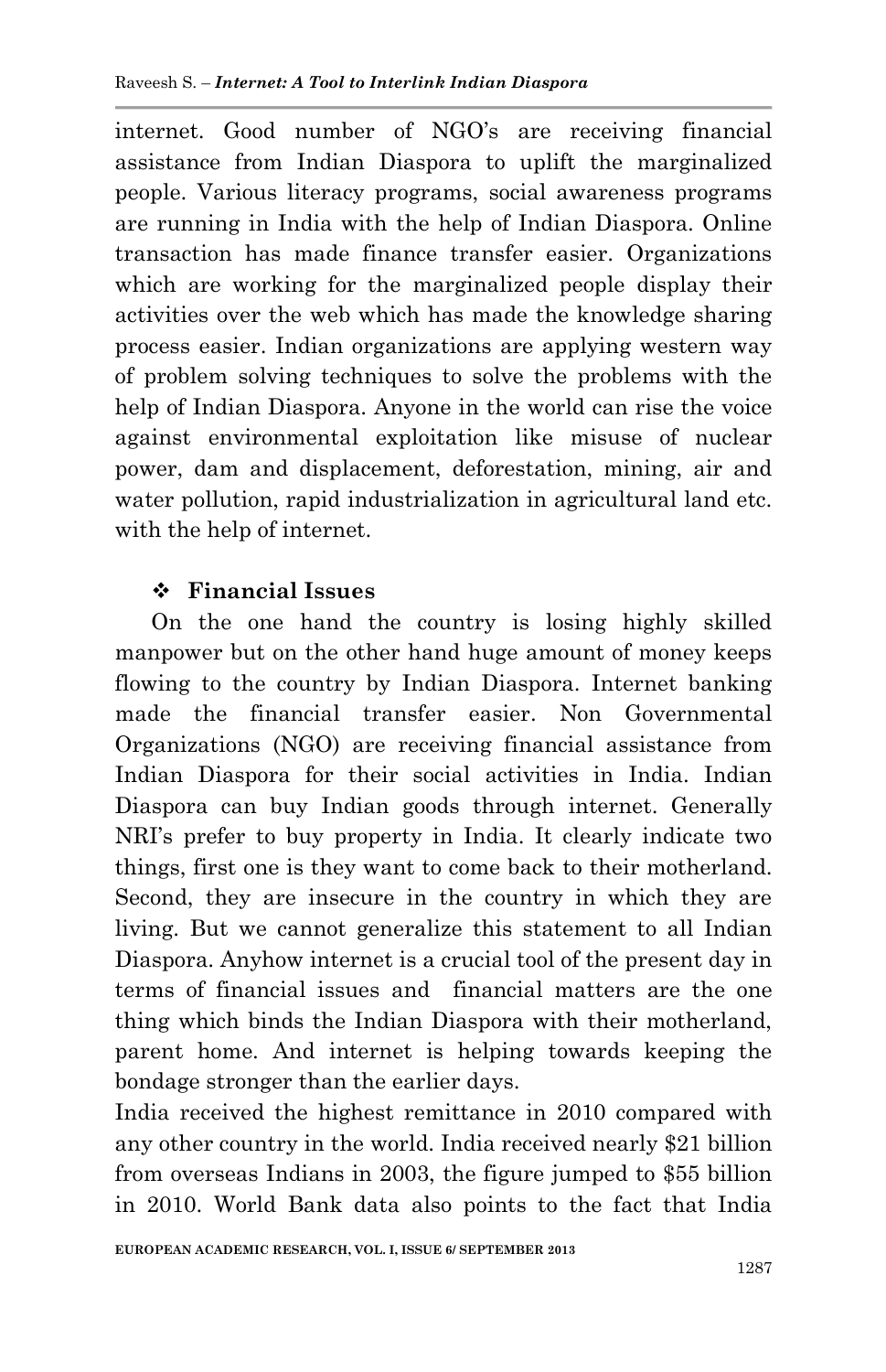receives the highest remittance, followed by China (\$51 billion) and Mexico (\$22.6 billion), Philippines (\$21.3 billion) and France (\$15.9 billion). Kerala and Punjab are currently among the states which receive the highest remittance from overseas residents.

# **Student community and family bond**

Students of Indian origin are traveling in higher numbers than ever before to pursue higher education abroad. The most preferred educational destinations are the U.S. and U.K. In the year 2006, of the 1,23,000 studying outside India, 76,000 have chosen USA (94,563 in 2007-2008, 83,833 in 2006-2007) as a country of their choice followed by UK, Canada and Australia. Most popular foreign universities are University of Southern California, New York University, Columbia University, University of Illinois at Urbana-Champaign, Purdue University, Indiana, University of Michigan, Ann Arbor, University of California, Los Angeles, University of Texas, Austin, Harvard University, Boston University, University of Pennsylvania.

Internet is helping student community in two ways. One, they can be in touch with their family members, share their feelings, get assistance and help to solve the problems in terms of finance, study and adjust to the new environment. Two, it allows likeminded students to come together and share the knowledge. There are many student groups in Orkut, Facebook, LinkedIn, Twitter, Google Plus, MySpace etc. according to their geographical location and interest. For ex : Indian Students in the US, UK Indian Students. For the Indian students in other countries internet is a medium to seek internal help. Since frequently they cannot meet their family members physically, internet provides the virtual relationship for both students and parents. Internet is also helping the age old people to be in touch with family and friends.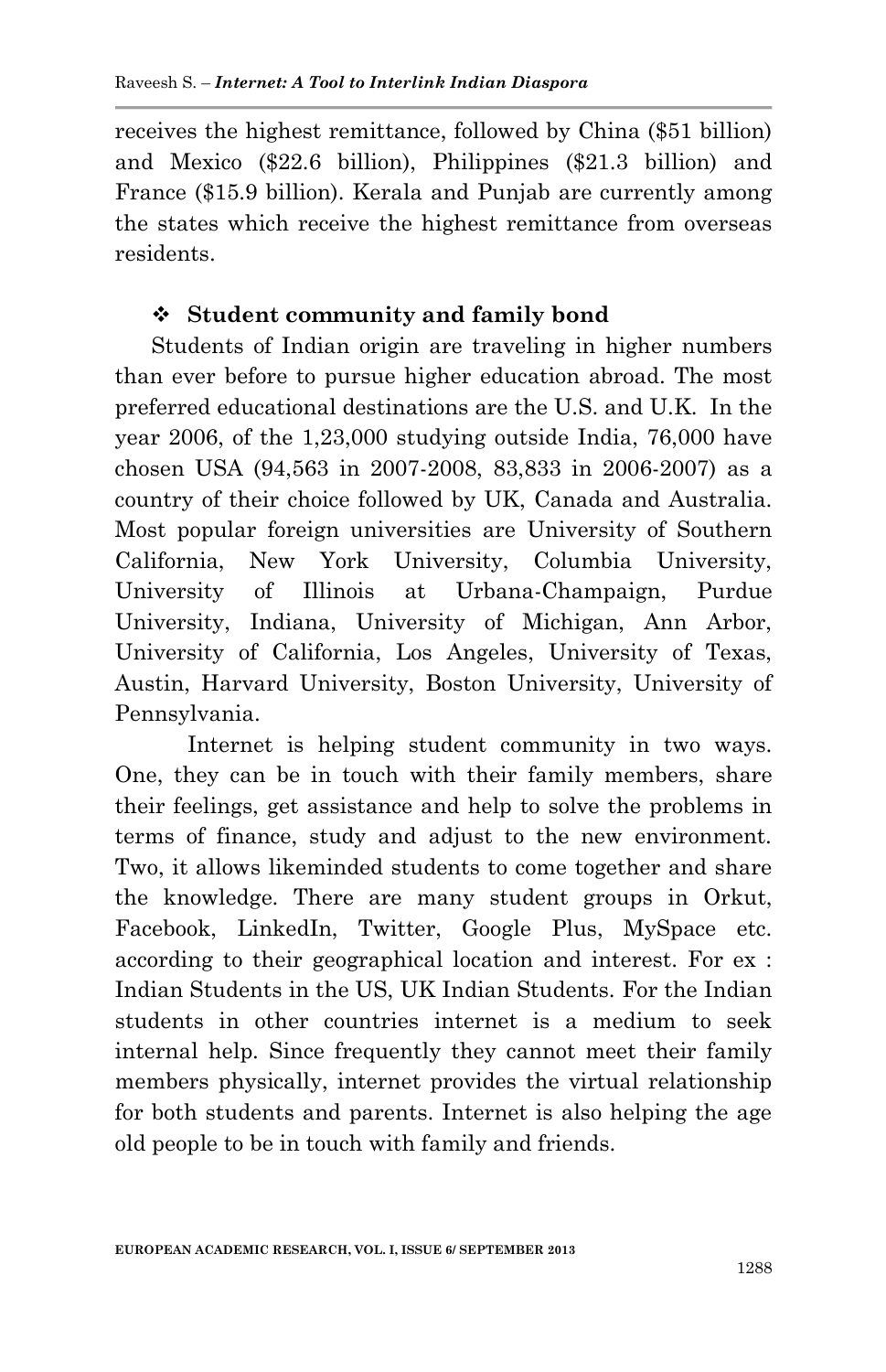# **Cultural Aspects**

Indian Diaspora is deeply conscious of their rich cultural heritage. They have carried the rich traditions of harmonizing different customs, practices, values and beliefs along with them. It is important to understand how the Diaspora can maintain their cultural identity without losing their roots in different places and cultures. The culture of the place where they are living and the culture of their motherland are different. Usually the Diaspora with the same cultural identity share their culture, history and ancestry. Indian festivals are celebrating across the world and these festivals are creating more and more interest in their own motherland. In the U.K. and the U.S. the local Indian communities are playing an important role in making those festivals a success. Culture is a channel to bring Indian Diaspora together.

Culture acts as a parameter of "Identity" of Indian Diaspora. Internet provides an opportunity for Diaspora to be in touch with their own culture. Internet plays two key roles in cultural aspects. One, it provides a platform to connect Indian Diaspora in the place where they are residing. Secondly, it bridges the connection to share cultural aspects with India. Cultural aspects of different geographical areas of our country, historical places, food system, various languages and dress culture are visible over the internet and it also enables sharing cultural aspects through video and audio. A person sitting in western country can watch our festivals with the help of internet, two-way interaction has made this process much more effective. Technology has allowed cultural identity of Indian Diaspora, due to advancement in technology physical distance is not a crucial issue. The ethnic groups like Amazing Indian Diaspora, Pratibimb - Indian Cultural Community Australia, Tamil Cultural Association of North Carolina, Liberated African and West Indian Descendants Association, Indian Cinema Society, WiCan (West Indian Culture and Arts Network), Indians Abroad, India - Culture and Religion - Knowledge and Wisdom, Punjabi diaspora (Sikhs) and Non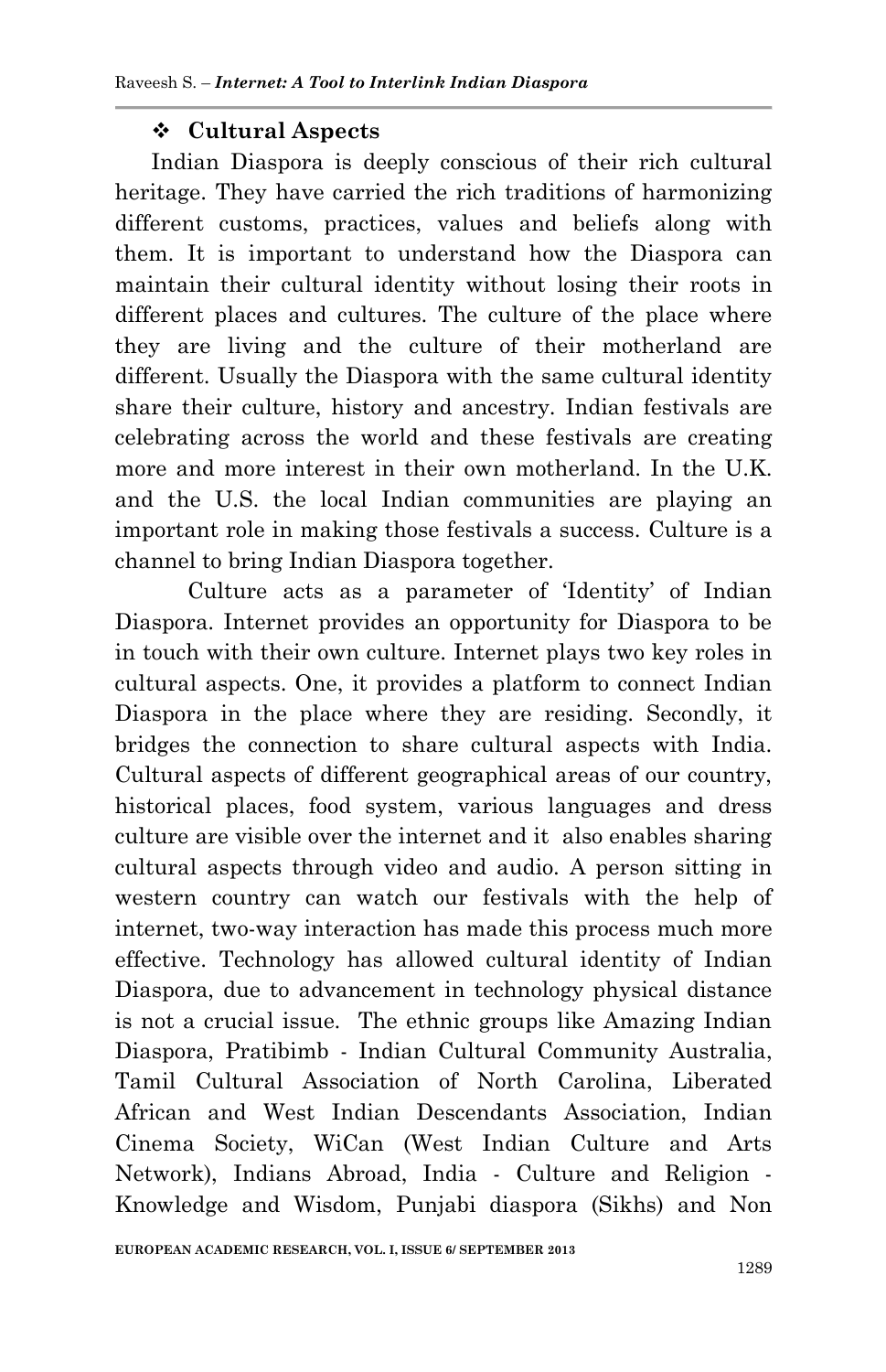Resident Oriya etc are few examples of Indian cultural groups abroad.

Some of the websites represent the Indian culture are as follows, http://www.indianartsandculture.org http://indiaculture.net http://www.indiaculture.nic.in

http://www.bestindiansites.com/culture

http://www.saigan.com/heritage

http://www.culturopedia.com

http://www.indiancultureonline.com

[http://www.thebestofindia.com](http://www.thebestofindia.com/)

#### **Internet as mass media**

 The term mass media refers to any kind of communication such as newspapers, magazines, books, the broadcast media of radio, television and movies designed to reach the mass. Dissemination of information to the public or a certain group of people is the main feature of any mass media. Internet is acting as emerging and effective channel of mass media. Internet provides an opportunity to Indian Diaspora to access Indian mass media like e-newspapers, e-magazines, News channels, Radio and Television anywhere in the world with the help of internet connectivity. Though they are in different parts of the world, can access various television and radio channels in their native language, can read e-newspapers and magazines in their interested language. So this kind of attitude gives the feeling of belongingness with their motherland. Various news channels providing live news allows Indian Diaspora to get to know the latest information of their motherland within few minutes, it's much faster than road, railway and air mode of communication.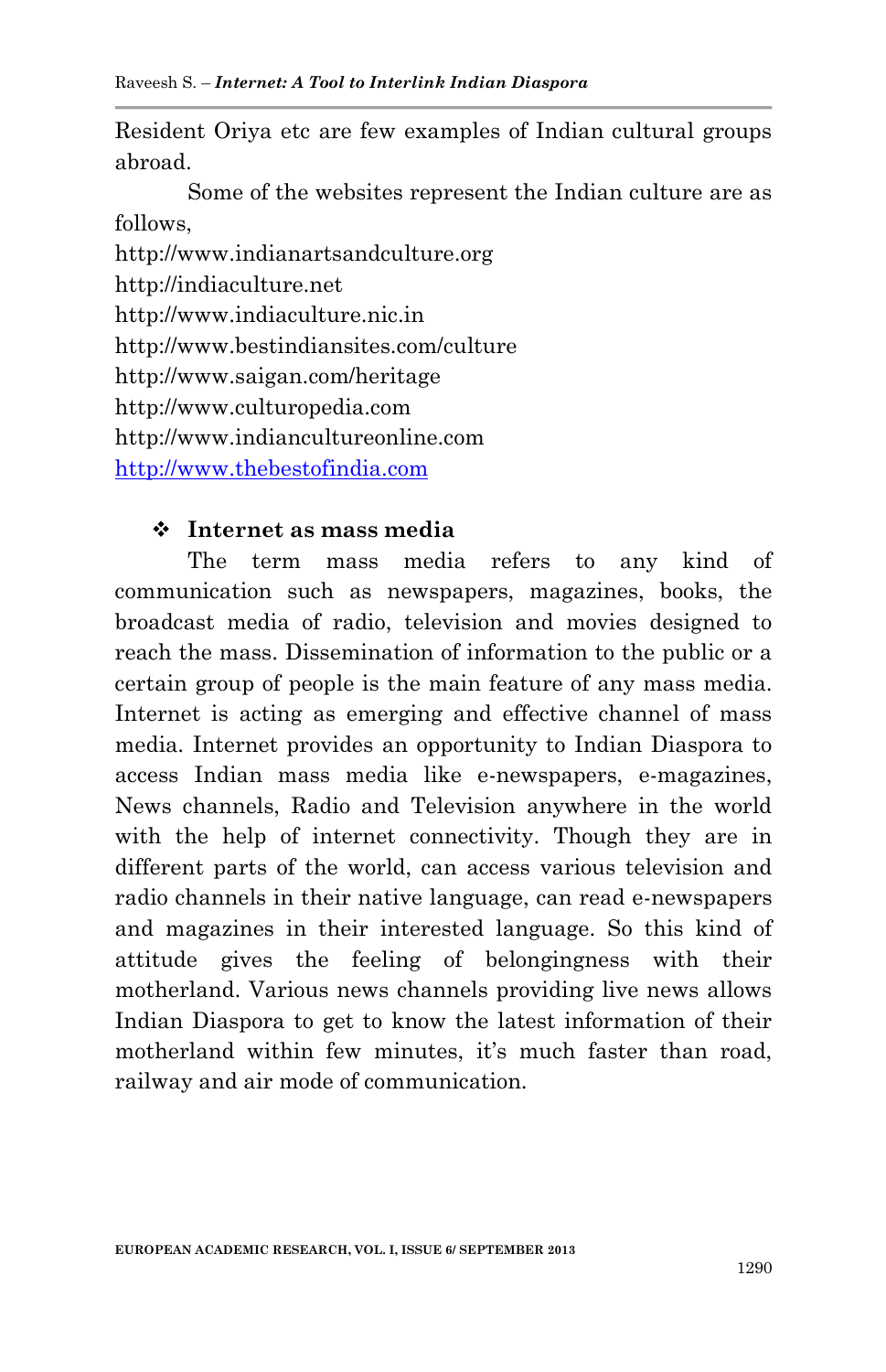# **Conclusion**

Science and technology brought valuable changes in human life. Internet has made the distances shorter and the world smaller. The concept of global village comes true with the advent of internet. Our Indian Diaspora is a geographically diversified. The Government of India estimated that there are 30 million Indian Diaspora spread across the world. Geographical distance is not a crucial problem to contact people today. Because Internet emerged as a tool to interlink the diversified Indian Diaspora and it is a powerful medium in maintaining the sense of identity among the Indian diasporic community. It provides a feeling of belongingness with their mother land'. Internet provides an opportunity for Diaspora to be in touch with their mother land in various aspects i.e. culture, political, social, educational, financial and environmental etc. Good number of E-Tools provides an opportunity to meet the diversified Diaspora virtually. Internet creates a virtual relationship and constructs a sense of belongingness with their motherland.

# **BIBLIOGRAPHY:**

#### **Books**

Alonso, Andoni and Pedro J Oiarzabal. Eds. 2010. *Diasporas in the new media age: Identity, Politics and Community*. University of Nevada Press.

Boyd, Danah M. 2008. "Social Network Sites: Definition, History, and Scholarship." *Journal of Computer-Mediated Communication* 13. International Communication Association.

Jayaram J. 2004. *The Indian Diaspora: Dynamics and Migration*. Indian Sociological Society. New Delhi: Sage Publications India Pvt. Ltd.